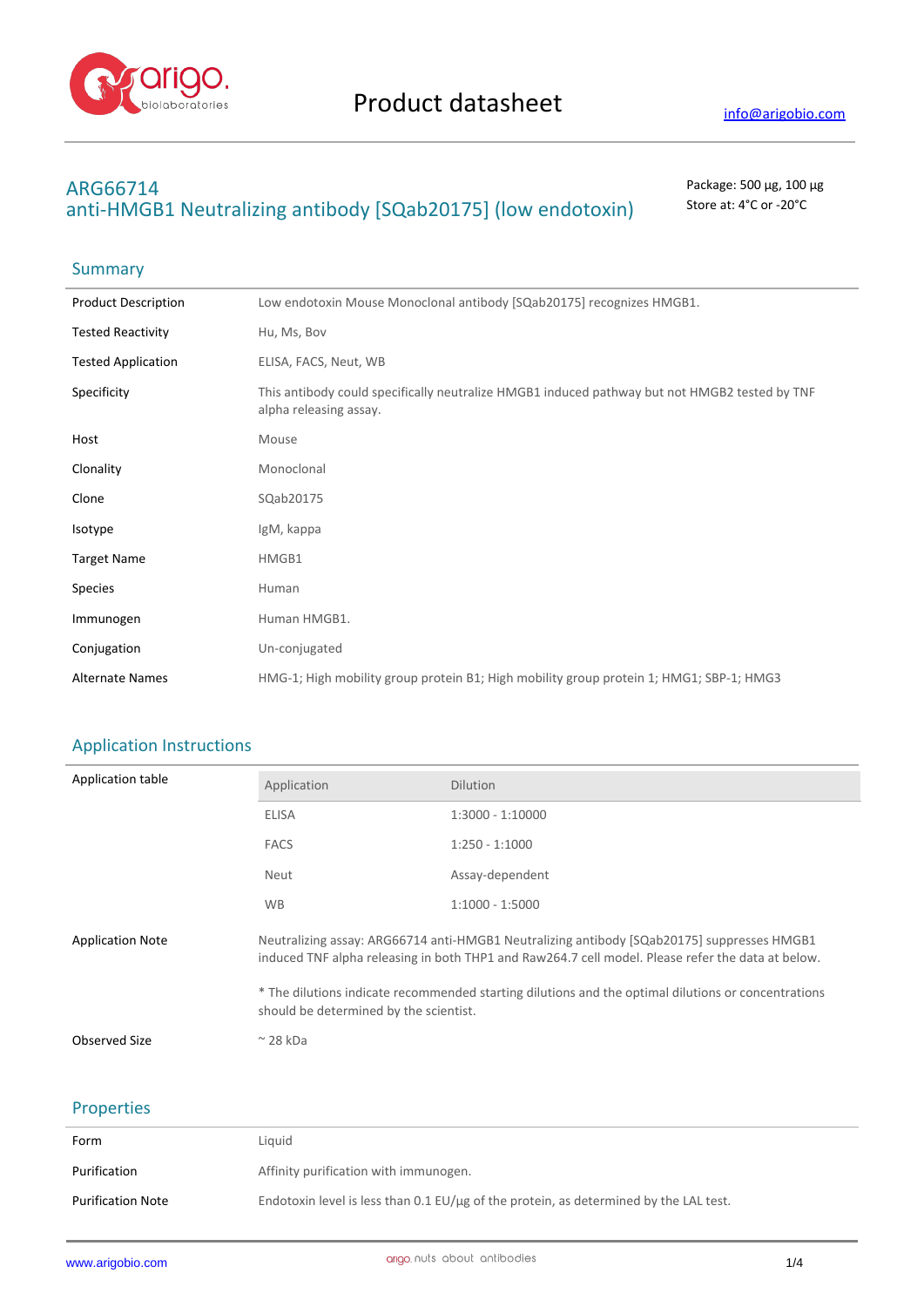| <b>Buffer</b>       | PBS (pH 7.4)                                                                                                                                                                                                                                                                                                                                                                                                                                                                    |
|---------------------|---------------------------------------------------------------------------------------------------------------------------------------------------------------------------------------------------------------------------------------------------------------------------------------------------------------------------------------------------------------------------------------------------------------------------------------------------------------------------------|
| Concentration       | 1 mg/ml                                                                                                                                                                                                                                                                                                                                                                                                                                                                         |
| Storage instruction | Unopened antibody can be store at 2-8°C for up to a year. Once opened, for continuous use, store<br>undiluted antibody at 2-8°C for up to one month; for long-term storage, aliquot and store at -20°C. This<br>antibody should be freeze-thaw for only twice to avoid aggregation. Storage in frost free freezers and<br>avoid repeated freeze/thaw cycles is recommended. Suggest spin the vial prior to opening. The<br>antibody solution should be gently mixed before use. |
| Note                | For laboratory research only, not for drug, diagnostic or other use.                                                                                                                                                                                                                                                                                                                                                                                                            |

## Bioinformation

l,

| Gene Symbol    | HMGB1                                                                                                                                                                                                                                                                                                                                                                                                                                                                                                                                                                                                                                                                                                                                                                                                                                                                                                                                                                                                                                                                                                                                                                                                                                             |
|----------------|---------------------------------------------------------------------------------------------------------------------------------------------------------------------------------------------------------------------------------------------------------------------------------------------------------------------------------------------------------------------------------------------------------------------------------------------------------------------------------------------------------------------------------------------------------------------------------------------------------------------------------------------------------------------------------------------------------------------------------------------------------------------------------------------------------------------------------------------------------------------------------------------------------------------------------------------------------------------------------------------------------------------------------------------------------------------------------------------------------------------------------------------------------------------------------------------------------------------------------------------------|
| Gene Full Name | high mobility group box 1                                                                                                                                                                                                                                                                                                                                                                                                                                                                                                                                                                                                                                                                                                                                                                                                                                                                                                                                                                                                                                                                                                                                                                                                                         |
| Background     | HMGB1 is a protein that belongs to the High Mobility Group-box superfamily. The encoded non-<br>histone, nuclear DNA-binding protein regulates transcription, and is involved in organization of DNA.<br>This protein plays a role in several cellular processes, including inflammation, cell differentiation and<br>tumor cell migration. Multiple pseudogenes of this gene have been identified. Alternative splicing<br>results in multiple transcript variants that encode the same protein. [provided by RefSeq, Sep 2015]                                                                                                                                                                                                                                                                                                                                                                                                                                                                                                                                                                                                                                                                                                                  |
| Function       | HMGB1 is a DNA binding protein. It associates with chromatin and has the ability to bend DNA. Binds<br>preferentially single-stranded DNA. Involved in $V(D)$ recombination by acting as a cofactor of the RAG<br>complex. Acts by stimulating cleavage and RAG protein binding at the 23 bp spacer of conserved<br>recombination signal sequences (RSS). [UniProt]                                                                                                                                                                                                                                                                                                                                                                                                                                                                                                                                                                                                                                                                                                                                                                                                                                                                               |
| Highlight      | Related products:<br>HMGB1 antibodies: HMGB1 ELISA Kits; HMGB1 Duos / Panels; HMGB1 recombinant proteins;<br>Anti-Mouse IgM secondary antibodies;<br>Related news:<br>HMGB1, a biomarker and therapeutic target in COVID-19<br><b>Total solution for HMGB1 research</b><br><b>HMGB1</b> in inflammation<br><b>Inflammatory Cytokines</b><br><b>HMGB1 ELISA Kit for your research</b><br>Detecting the DAMPs in cancer therapy by HMGB1 ELISA kit<br>New HMGB1 neutralizing antibody is released<br>Detecting exosomal HMGB1 for ICD research<br>Related poster download:<br><b>HMGB1 Pathway.pdf</b>                                                                                                                                                                                                                                                                                                                                                                                                                                                                                                                                                                                                                                              |
| Calculated Mw  | 25 kDa                                                                                                                                                                                                                                                                                                                                                                                                                                                                                                                                                                                                                                                                                                                                                                                                                                                                                                                                                                                                                                                                                                                                                                                                                                            |
| <b>PTM</b>     | Phosphorylated at serine residues. Phosphorylation in both NLS regions is required for cytoplasmic<br>translocation followed by secretion (PubMed:17114460).<br>Acetylated on multiple sites upon stimulation with LPS (PubMed:22801494). Acetylation on lysine<br>residues in the nuclear localization signals (NLS 1 and NLS 2) leads to cytoplasmic localization and<br>subsequent secretion (By similarity). Acetylation on Lys-3 results in preferential binding to DNA ends<br>and impairs DNA bending activity (By similarity).<br>Reduction/oxidation of cysteine residues Cys-23, Cys-45 and Cys-106 and a possible intramolecular<br>disulfide bond involving Cys-23 and Cys-45 give rise to different redox forms with specific functional<br>activities in various cellular compartments: 1- fully reduced HMGB1 (HMGB1C23hC45hC106h), 2-<br>disulfide HMGB1 (HMGB1C23-C45C106h) and 3- sulfonyl HMGB1 (HMGB1C23soC45soC106so).<br>Poly-ADP-ribosylated by PARP1 when secreted following stimulation with LPS (By similarity).<br>In vitro cleavage by CASP1 is liberating a HMG box 1-containing peptide which may mediate<br>immunogenic activity; the peptide antagonizes apoptosis-induced immune tolerance<br>(PubMed:24474694). |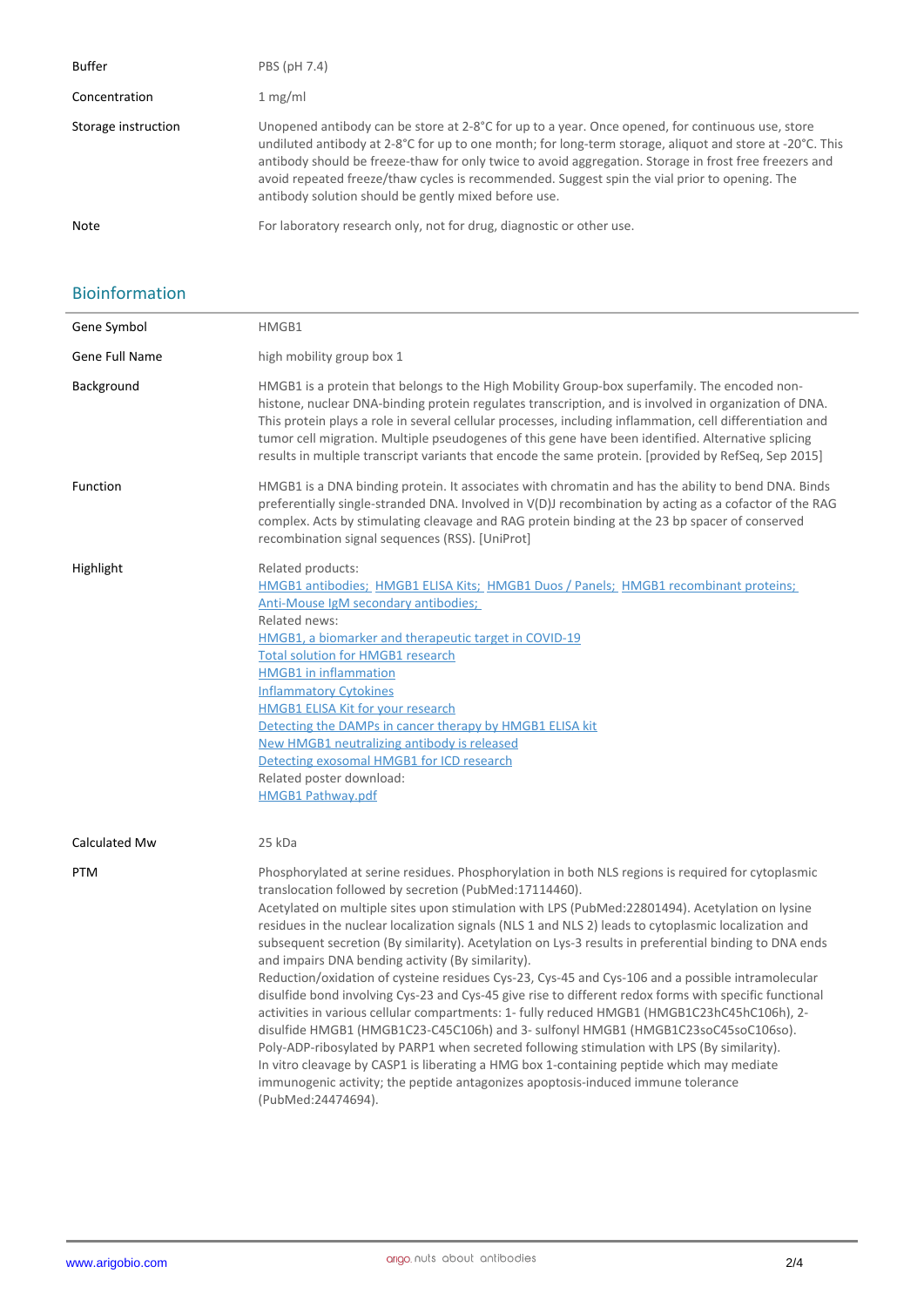

#### **ARG66714 anti-HMGB1 Neutralizing antibody [SQab20175] (low endotoxin) WB image**

Western blot: 100 ng of HMGB1 and HMGB2 recombinant proteins stained with ARG66714 anti-HMGB1 Neutralizing antibody [SQab20175] (low endotoxin).



## **ARG66714 anti-HMGB1 Neutralizing antibody [SQab20175] (low endotoxin) ELISA image**

ELISA: 2 µg/ml dilution of recombinant human HMGB1, bovine HMGB1 and recombinant human HMGB2 proteins (left to right) were coated onto ELISA plate. ARG66714 anti-HMGB1 Neutralizing antibody [SQab20175] (low endotoxin) at 1:3500 dilution were used for detecting HMGB1.



## **ARG66714 anti-HMGB1 Neutralizing antibody [SQab20175] (low endotoxin) FACS image**

Flow Cytometry: HuH-7 cells (black) and HuH-7 shHMGB1 cells (red) stained with ARG66714 anti-HMGB1 Neutralizing antibody [SQab20175] (low endotoxin) at 1:500 dilution.



#### **ARG66714 anti-HMGB1 Neutralizing antibody [SQab20175] (low endotoxin) neutralization image**

Neutralization assay: Cell culture medium from THP1 cells treated with 10 µg of isotype control mouse IgM, plus 2µg/ml of rhHMGB1 or not as control. THP1 cells treated with 2µg/ml of rhHMGB1 plus 0.1 µg, 1 µg or 10 µg of ARG66714 anti-HMGB1 Neutralizing antibody [SQab20175] (low endotoxin) (left to right) as assay groups. TNF alpha concentration was tested by ARG80120 Human TNF alpha ELISA Kit.